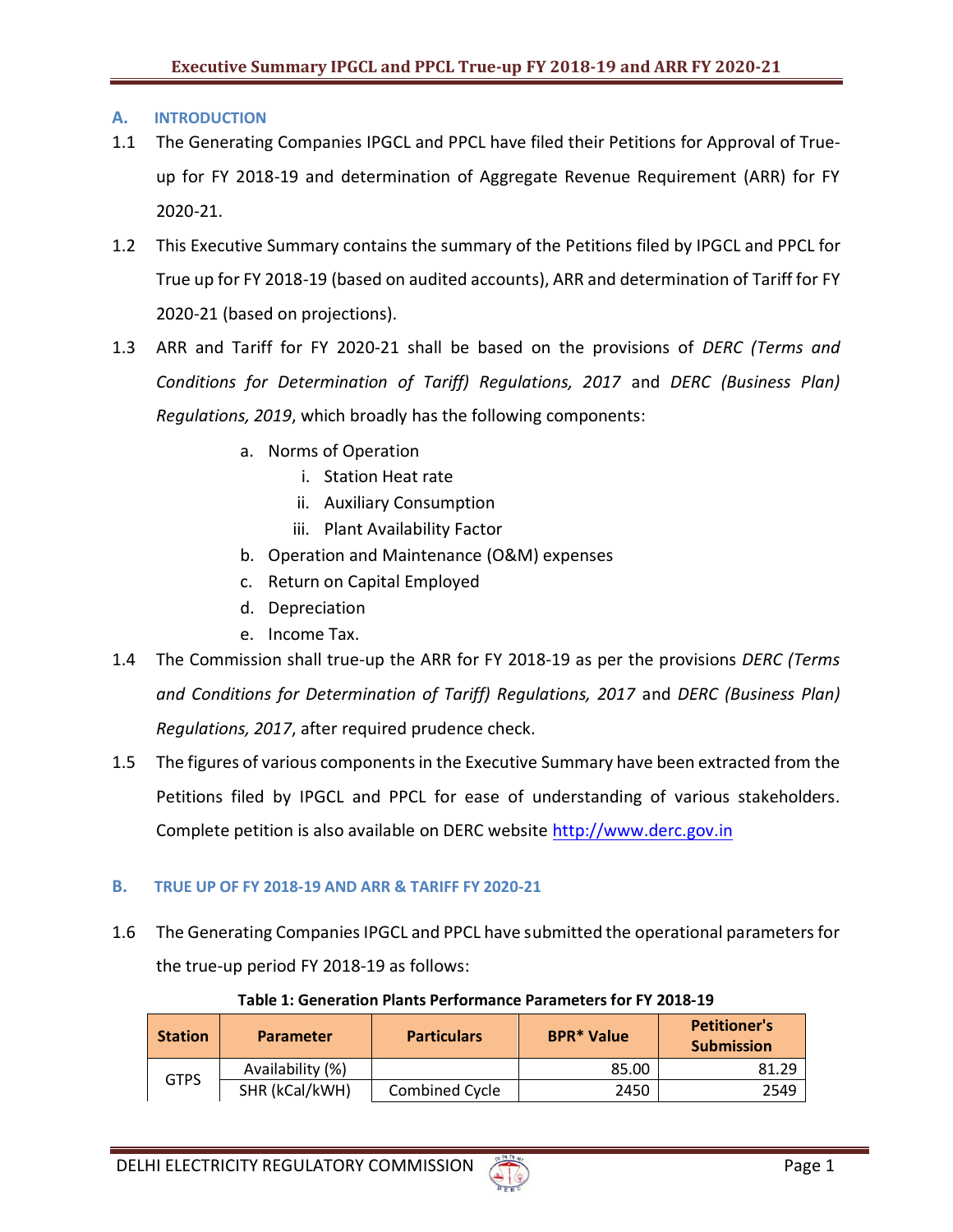| <b>Station</b> | <b>Parameter</b> | <b>Particulars</b>    | <b>BPR* Value</b> | <b>Petitioner's</b><br><b>Submission</b> |
|----------------|------------------|-----------------------|-------------------|------------------------------------------|
|                |                  | Open Cycle            | 3125              | 3429                                     |
|                | Aux. Consumption | <b>Combined Cycle</b> | 2.00              | 3.76                                     |
|                | (%)              | Open Cycle            | 0.50              |                                          |
| PPS-I          | Availability (%) |                       | 85.00             | 88.36                                    |
|                | SHR (kCal/kWH)   | <b>Combined Cycle</b> | 2000              | 1989                                     |
|                |                  | Open Cycle            | 2900              | 3105                                     |
|                | Aux. Consumption | <b>Combined Cycle</b> | 2.00              | 2.39                                     |
|                | (%)              | Open Cycle            | 0.50              |                                          |

\*DERC (Business Plan) Regulations, 2017

1.7 The Generating Companies IPGCL and PPCL have submitted the following Fixed Cost for the true-up period i.e. FY 2018-19 as follows:

| Sr. No. | <b>Particular</b>                                   | <b>Unit</b> | <b>GTPS</b> | <b>PPS I</b> |
|---------|-----------------------------------------------------|-------------|-------------|--------------|
| 1.      | Return on Capital Employed                          | Rs. Cr.     | 35.61       | 79.51        |
| 2.      | Depreciation                                        | Rs. Cr.     | 11.09       | 14.02        |
| 3.      | <b>Operation and Maintenance</b><br><b>Expenses</b> | Rs. Cr.     | 96.59       | 99.06*       |
| 4.      | <b>Fixed Auxiliary Consumption</b>                  | Rs. Cr.     | 5.21        | 6.07         |
| 5.      | <b>Annual Fixed Cost</b>                            | Rs. Cr.     | 148.49      | 198.65       |
| 6.      | <b>Net Generation</b>                               | (MU)        | 577.005     | 1479.42      |
| 7.      | Fixed Cost/Unit                                     | (Rs./kWh)   | 2.573       | 1.343        |

#### **Table 2: Fixed Cost for GTPS and PPS I Station for FY 2018-19**

(\*includes Sp. R&M on account of DLN and STP and Impact of Adhoc payment as IR due to Pay revision)

1.8 The Generating Company IPGCL and PPCL have submitted the following operational parameters for FY 2020-21 as follows:

## **Table 3: Generation Plant Performance Parameters for FY 2020-21**

| <b>Station</b> | <b>Parameter</b>             | <b>Particulars</b> | FY 2020-21 |
|----------------|------------------------------|--------------------|------------|
| <b>GTPS</b>    | Availability (%)             |                    | 85         |
|                | SHR (kCal/kWH)               | Combined Cycle     | 2450       |
|                |                              | Open Cycle         | 3125       |
|                | Aux. Consumption (%) – CC    |                    | 2.75       |
| PPS-I          | Availability (%)             |                    | 85         |
|                |                              | Combined Cycle     | 2000       |
|                | SHR (kCal/kWH)               | Open Cycle         | 2900       |
|                | Aux. Consumption $(\%)$ – CC |                    | 2.75       |